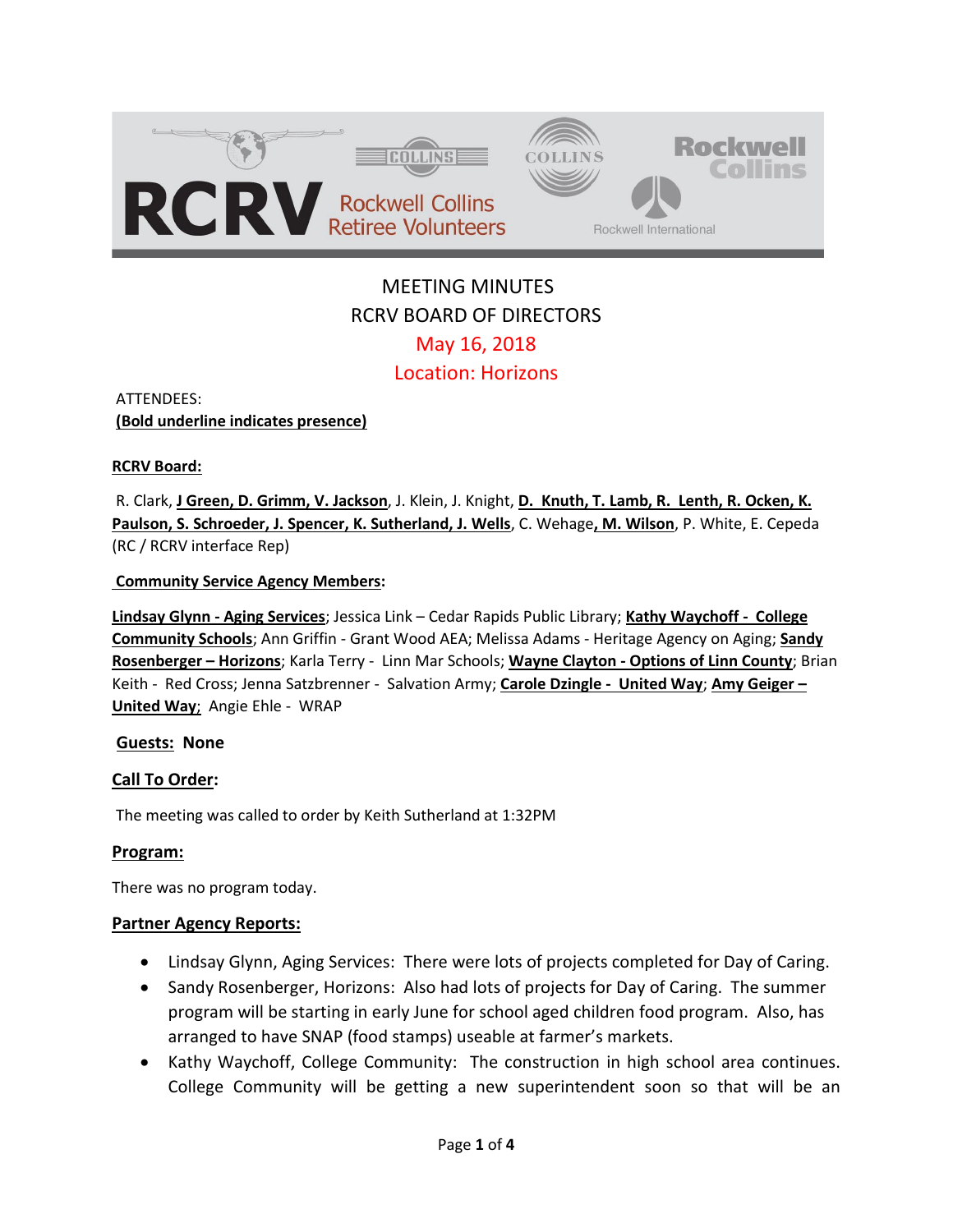adjustment. Thanks to RCRV for helping with games (Dick Lenth) and band ramp projects (Ron Tonneson). Key Club members will be involved in a WRAP built effort.

- Wayne Clayton, Options of Linn County: Thanks to Steve Schroeder for helping with a portable sand box.
- Amy Geiger, United Way:
	- o The Time For Art project was a success. This a project where fine art is traded for volunteer hours. There were about 5000 totaled hours pledged with the high pledge of 500 hours for one piece of art. There was 80 pieces of art available to bid on.
	- o Vita finished a successful year of income tax preparing support.
	- $\circ$  The IP reading program is going well and anticipated by the young students.
	- $\circ$  A new program for young mothers is being started called Spark 5. This program aids first time mothers for 5 years helping understand how to manage income, care for kids, keep house, etc. This is in connection with HACAP, Waypoint and other local agencies.
- Carol Dzingle, United Way: Day of Caring had 119 projects and 1329 volunteers. Also, the Women's WLI luncheon was a success.

# **New Business:**

# Proposed Revision of By-Laws.

Keith Sutherland distributed a proposed revision of the RCRV By-Laws. There was a good discussion on the intent of the revision and, also, the intent of the RCRV organization structure. As it turns out, RCRV has not done a good job of communicating what the functions of the Board members are. This has occurred since there have been many changes in the RCRV leadership and the number of Partner Member changes over the years. The result is that many of the Partners do not realize they can vote on RCRV motions and make inputs at board meetings.

It was decided that an Executive Committee meeting will be held off-line to discuss how we should proceed on any By-Law revisions.

## Abilities in Action Conference

An Abilities in Action Conference is held each year. RCRV has usually attended jointly with Options of Linn County. Since RCRV is not directly involved in WRAP or may other disability assisted devices anymore, this conference may not be of much value to RCRV directly. *Kayla Paulson moved and Jim Green seconded a motion to NOT participate in the Abilities in Action Conference this year. Motion carried.*

## **Approval of Last Meeting Minutes**

*Mike Wilson moved and Steve Schroeder seconded a motion to approve the minutes of the April meeting as written. Motion carried.*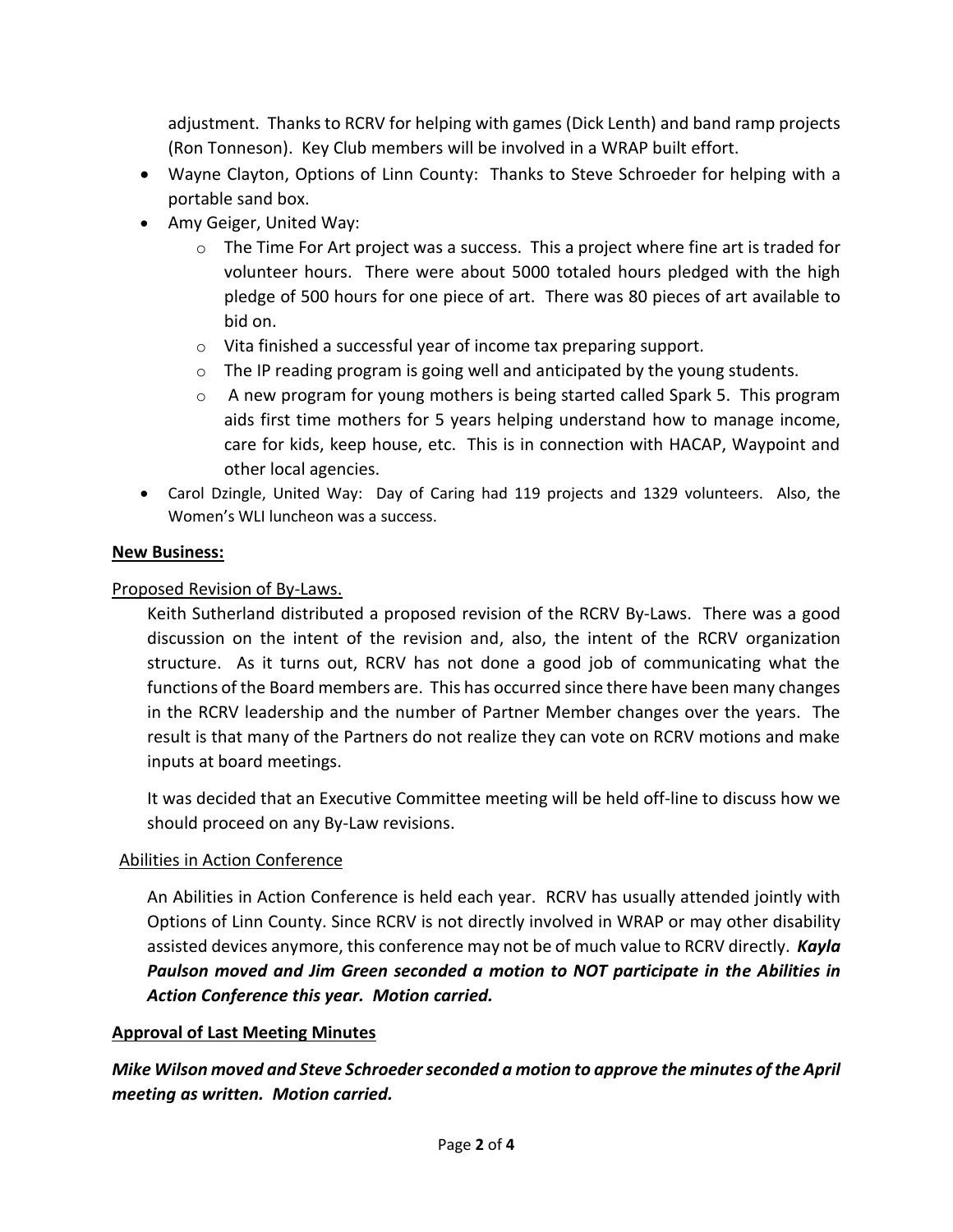## **Committee Reports**

- Rockwell Collins Report. Elizabeth Cepeda Email input- nothing new to report.
- Communications Report Bob Ocken. Nothing new, but still looking for news articles for the newsletter. Next one out in a few days.
- Data Base Report Jim Klein email, no new input for RC.
- Membership and Retention Report Kayla Paulson

## **55+ Initiative & United Way**

We are doing some work in Boomer Engagement work at United Way that will help shape RCRV also and help us look as ways the revamp RCRV to appeal to boomers.

We are looking for some volunteers that would be interested in leading United Way Kit Projects. We take ready-made projects (literacy kits, hygiene kits, food packaging, etc.) on-site to volunteers and have them compile the kits.

## **RCRV Membership Recruiting/Retention Report**

RCRV offers Onboarding and Orientations on an as needed basis. If you know a fellow retiree that is interested in joining, please have them contact Kayla Paulson at 319.398.5372 x 837 or KPaulson@uweci.org.

If you are interested in helping with RCRV recruitment or promoting RCRV among your social networks please contact me at Kayla.Paulson@uweci.org.

## **Stats for April 2018**

- 165 active volunteers
- 0 new volunteers
- 0 inactivated volunteer restarted
- 5 inactive volunteers terminated/inactivated
- 41 members have reported hours
- 1029.79 hours

## **Stats for YTD 2018**

- 168 active volunteers
- 0 new volunteers
- 0 inactivated volunteer restarted
- 8 inactive volunteers terminated/inactivated
- 69 members have reported hours
- 4,620.16 hours